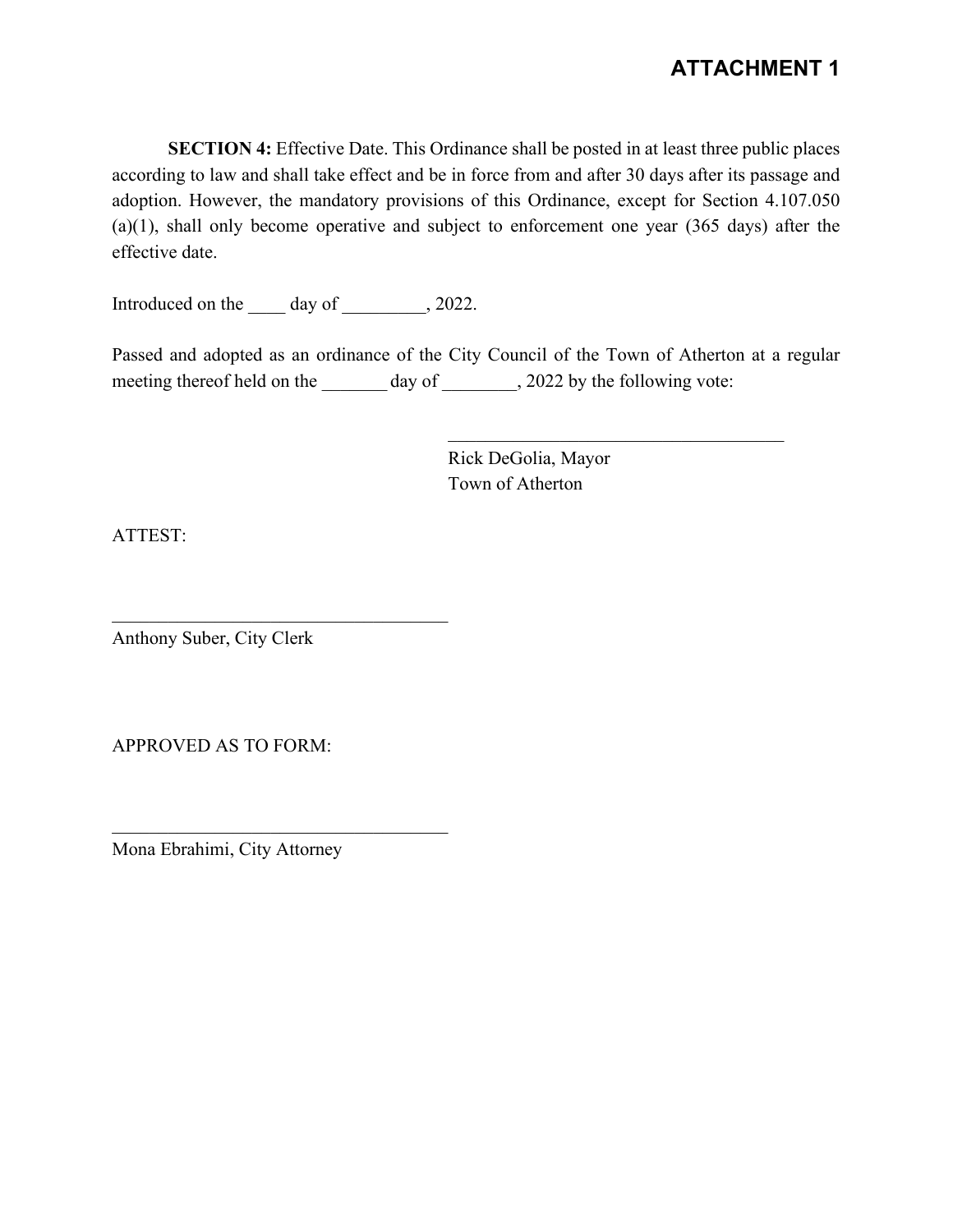

## **County of San Mateo's Disposable Food Service Ware Ordinance Proposed Amendment Discussion**

1/3/22

## **1. Background**

The County of San Mateo Office of Sustainability (OOS) is recommending an amendment to the County's existing Disposable Food Service Ware Ordinance (Ordinance) to align with new state laws, AB 1276 and AB 1200.

On October 5, 2021, California adopted AB [1276,](https://leginfo.legislature.ca.gov/faces/billTextClient.xhtml?bill_id=202120220AB1276) which requires restaurants and other food facilities (FFs) to provide food and beverage accessories (e.g., utensils, straws, stirrers, condiment packets, etc.) and condiments only upon request to consumers. **Per state statute, it is the responsibility of each local government (counties and cities) to ensure that these new requirements are enforced within their jurisdiction.** The new legislation specifically directs local governments to authorize an enforcement agency to enforce these statutes by June 1, 2022. The law, however, does not provide a specific implementation date. Furthermore, AB 1276 allows local governments to adopt more restrictive requirements at their discretion.

On October 5, 2021, Governor Newsom signed into law [AB 1200,](https://leginfo.legislature.ca.gov/faces/billTextClient.xhtml?bill_id=202120220AB1200) which prohibits the sale or distribution of single-use foodware comprised of paper or other plant-based natural fiber that contains intentionally added perfluoroalkyl and polyfluoroalkyl substances, a class of hazardous chemicals known as PFAS, a class of hazardous chemicals, which is used to make foodware water and grease resistant. These "forever" chemicals persist in the environment and the human body leading to continued exposure and health risks. AB 1200 goes into effect on January 1, 2023. The new legislation does not direct a specific entity to be the enforcement agency.

The County's Ordinance includes key provisions that are well aligned with many of the requirements on foodware in AB 1276 and AB 1200 including:

- 1. Requirement that food facilities only distribute foodware accessories upon request by the consumer;
- 2. Prohibition of food facilities from bundling/packaging single-use foodware accessories for distribution;